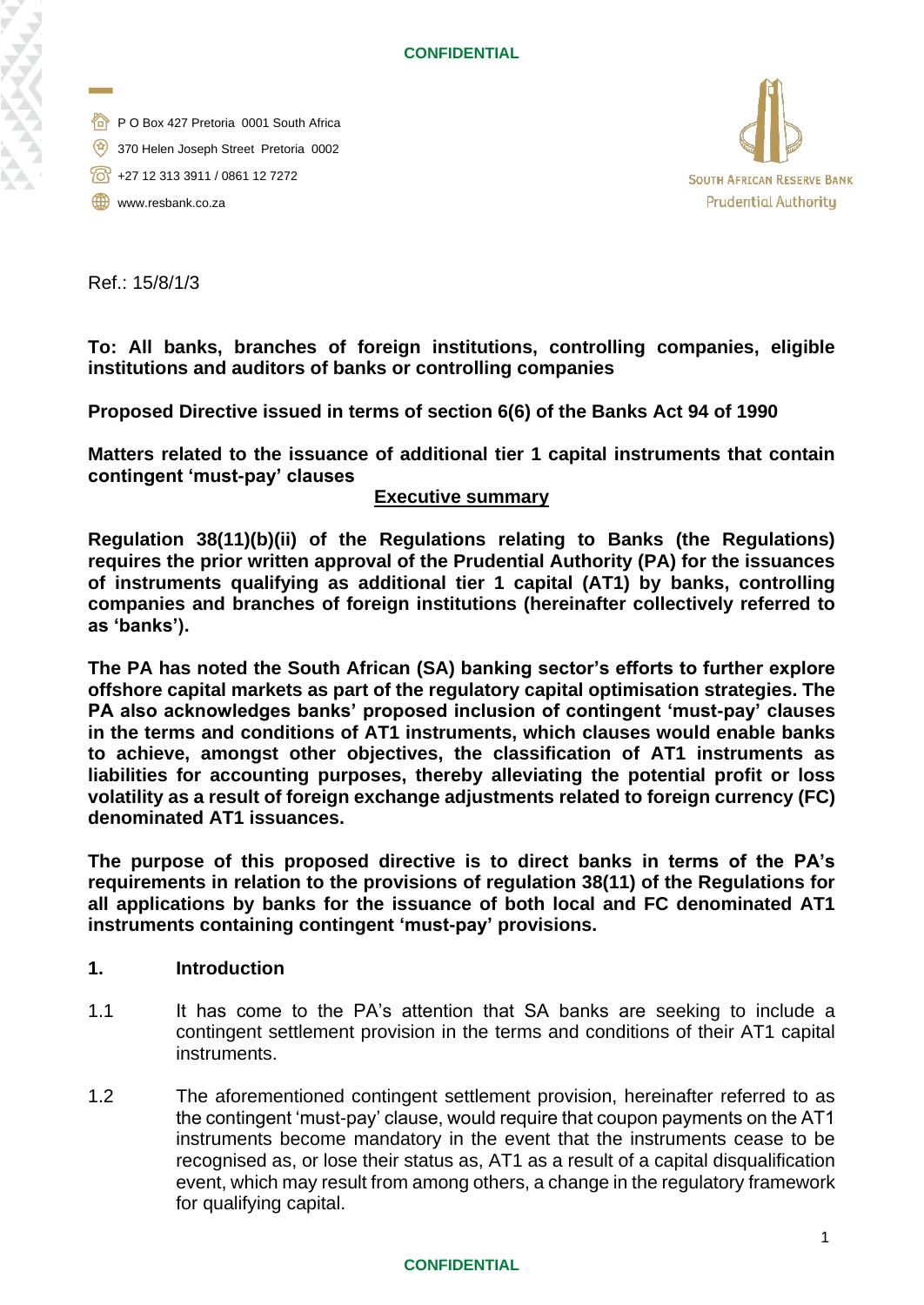#### **CONFIDENTIAL**

1.3 The main rationale provided by banks for the proposed inclusion of the contingent 'must-pay' clause in the terms and conditions of AT1 capital issuances is that FC denominated AT1 instruments would result in significant profit or loss volatility, due to the accounting treatment of existing AT1 instruments (i.e. AT1 instruments are classified as equity), which does not allow for the revaluation of equity subsequent to initial recognition. Therefore, in order for banks to issue FC denominated AT1 instruments without the consequences of significant profit or loss volatility, it has necessitated that such instruments be designed to achieve a liability classification through the inclusion of a contingent settlement provision (i.e. the must-pay clause) in the terms of the AT1 instruments to be issued by banks in the future.

# **2. Proposed Directive relating to general requirements pertaining to contingent 'must-pay' clauses**

- 2.1 The PA is not opposed to banks including the aforementioned contingent 'mustpay' clause in the terms and conditions of both local and foreign currency denominated AT1 instruments. However, banks that elect to utilise the contingent 'must-pay' clause as part of the AT1 instruments' terms and conditions must note that the PA will not approve the issuance of AT1 instruments unless it is also stated in the terms of the instrument that, in the event that the point of non-viability is triggered by the PA, such a decision would not constitute a capital disqualification event.
- 2.2 Furthermore, the inclusion of the contingent 'must-pay' clause shall neither amend nor revise the current terms and conditions of AT1 instruments in terms of regulation 38(11)(b) of the Regulations or the guidance provided in Guidance Note 6 of 2017 insofar as they relate to AT1 capital. Therefore, the rights of the holders of the AT1 instruments and the powers of the PA should a capital disqualification event occur and the contingent 'must-pay' clause is invoked as a result of the occurrence of a capital disqualification event, shall be fully disclosed within the contractual pricing supplement or prospectus of the instrument.
- 2.3 The issuance of all AT1 instruments is subject to the PA's prior written approval, in terms of regulation 38(11)(b)(ii) of the Regulations. When the PA considers an application for approval for the issuance of AT1 instruments, the PA will assess whether or not the following requirements, among others, are met:
	- i. the coupons that are payable under the contingent 'must-pay' clause must only be those coupons accruing after the instrument has been disqualified from regulatory capital in its entirety (i.e. partial disqualification that results in a portion of the instrument qualifying as regulatory capital, while the remainder is disqualified, does not constitute a capital disqualification event);
	- ii. the coupon payment obligation becomes mandatory on each interest payment date once the instrument has been derecognised in full from qualifying capital;
	- iii. the total value of AT1 instruments with a contingent 'must-pay' clause shall be limited to 25 per cent of qualifying tier 1 capital and reserve funds.

### **CONFIDENTIAL**